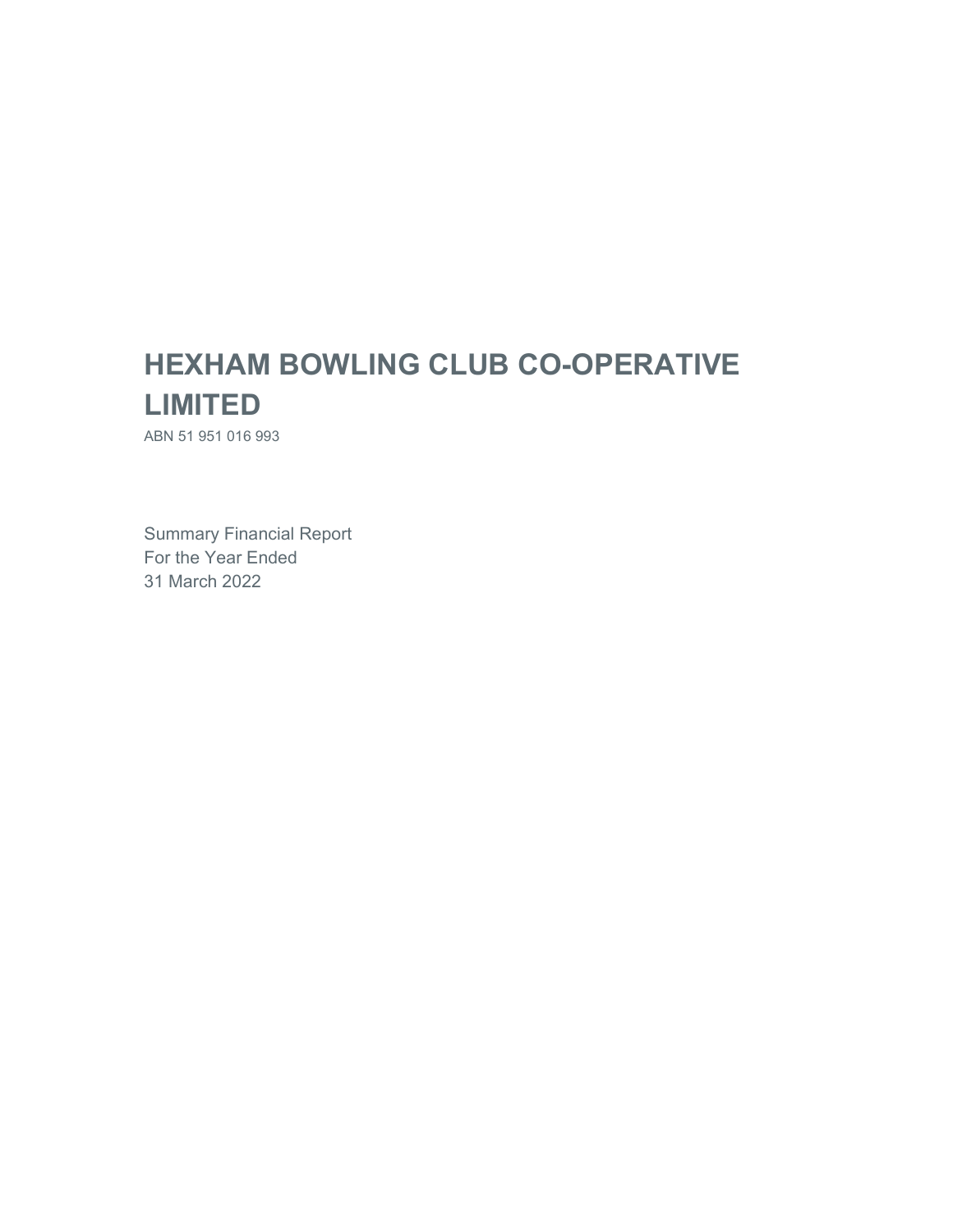## **CONTENTS**

| 12 |
|----|
| 13 |
|    |

The financial statements and other specific disclosures have been derived from Hexham Bowling Club Co-Operative Limited's (the Club's) full financial statements for the financial year. Other information included in the Summary Financial Statements is consistent with the Club's full financial statements.

The Summary Financial Statements do not, and cannot be expected to, provide as full an understanding of the financial performance, financial position and financing and investing activities of the Club as the full financial statements.

A copy of the Club's 2022 full financial statements, including the independent audit report, is available to all members and will be sent to members without charge upon request.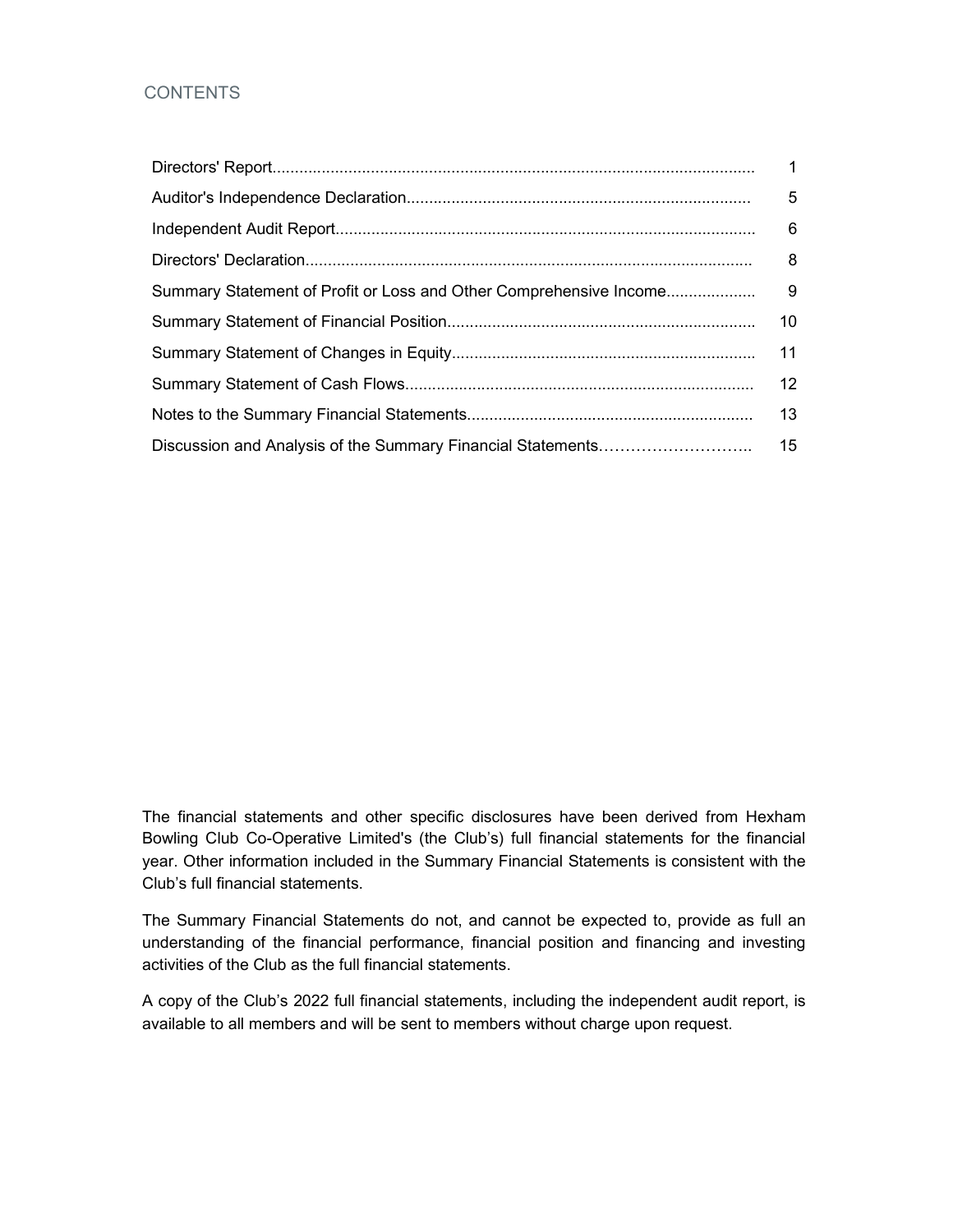**ABN 51 951 016 993**

## **Directors' Report 31 March 2022**

Your Directors present their report on Hexham Bowling Club Co-Operative Limited for the financial year ended 31 March 2022.

### **Directors**

The names of the Directors in office at any time during, or since the end of, the year are:

| <b>Name</b>             | <b>Position</b> | <b>Occupation</b>                  | <b>Years Service</b> |
|-------------------------|-----------------|------------------------------------|----------------------|
| Leslie Carter           | Chairman        | <b>Retired Assistant Principal</b> | 10                   |
| <b>Alfred Smith</b>     | Vice Chairman   | Retired                            |                      |
| John Appleby            | <b>Director</b> | Retired                            |                      |
| Alan Mitchell           | <b>Director</b> | Retired                            | 18                   |
| Harry Lee               | <b>Director</b> | <b>Retired Market Director</b>     |                      |
| <b>Michael Cummings</b> | <b>Director</b> | <b>Truck Driver</b>                |                      |
| Glen Hetherington       | <b>Director</b> | <b>Corrections Officer</b>         |                      |

Directors have been in office since the start of the financial year to the date of this report unless otherwise stated.

### **Club secretary**

The following person held the position of Club secretary at the end of the financial year:

J. Crowe who is also the General Manager of the Club and has held the position of Club secretary for 4 years.

## **Principal activities**

The principal activity of Hexham Bowling Club Co-Operative Limited during the financial year was the conduct of a Licensed Club.

No significant changes in the nature of the Club's activity occurred during the financial year.

## **Operating results**

The Club reported an operating profit before depreciation of \$335,317 (2021: a profit of \$ 354,464).

The net result of operations after depreciation was a loss of \$345,184 (2021: a loss of \$ 367,374)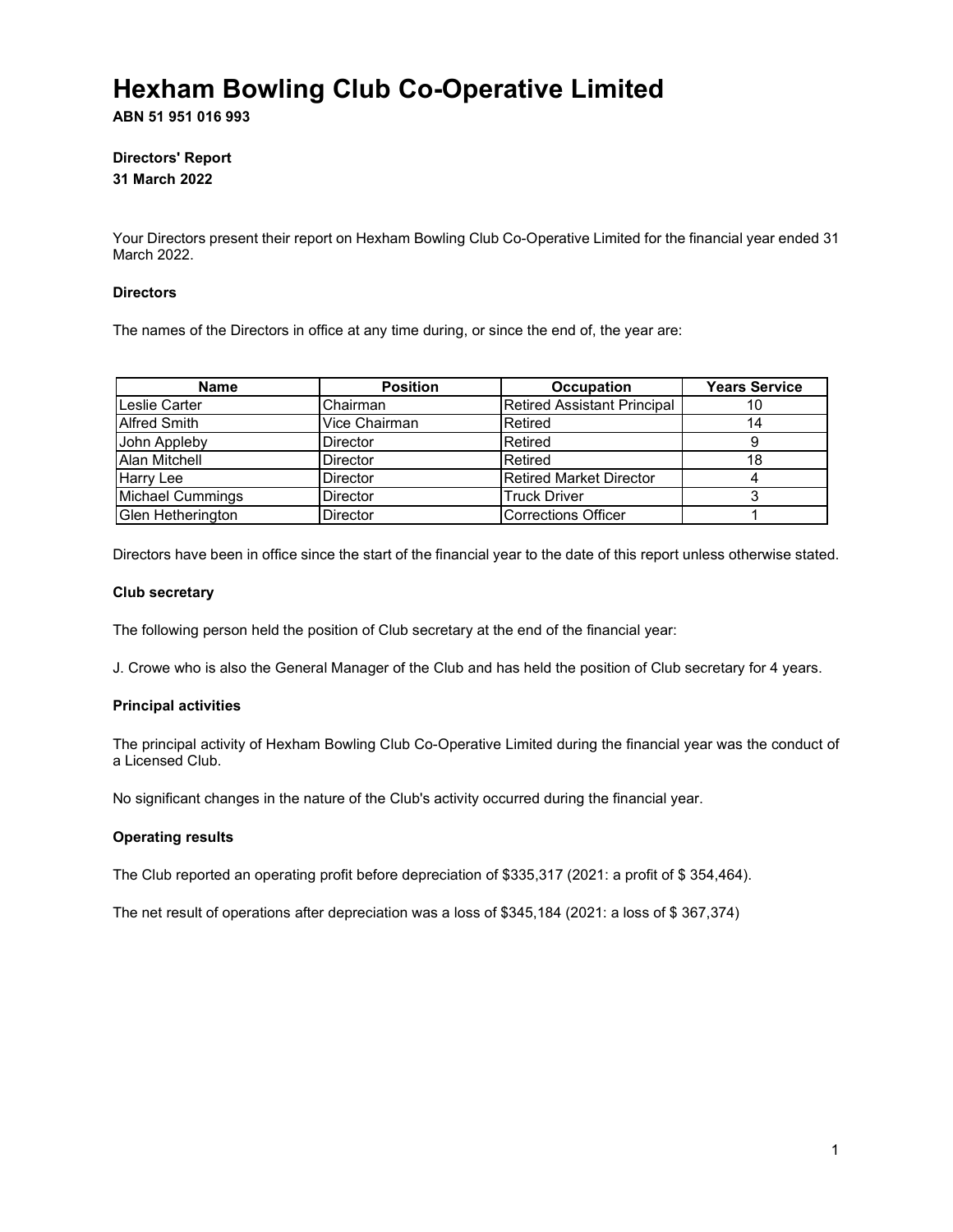**ABN 51 951 016 993**

## **Directors' Report 31 March 2022**

### **Review of operations**

Gross profit from bar trading amounted to \$449,636 and gross profit percentage of 59.6% was obtained from sales of \$753,912.

Net gaming revenue amounted to \$2,132,424 and compares with \$2,236,395 in 2021.

The following table outlines the Club's profit after the add back of depreciation and also shows the Club's EBITDA performance as a percentage of revenue.

|                                                         | 2022       | 2021       |
|---------------------------------------------------------|------------|------------|
|                                                         |            |            |
| Reported operating profit / (loss) after tax            | (345, 184) | (367, 374) |
| Add back: depreciation and amortisation                 | 680,501    | 721,838    |
| Operating profit / (loss) before depreciation           | 335,317    | 354,464    |
| Add back: (profit) / loss on sale of non-current assets | 1,721      | 17,918     |
| Less: interest received                                 | (8, 545)   | (7,084)    |
| Add back: borrowing costs                               | 6,618      | 6,851      |
| Add back: revaluation of investment properties          | (50,000)   |            |
| <b>EBITDA</b>                                           | 285,111    | 372,149    |
| <b>Total Revenue</b>                                    | 3,582,652  | 3,946,355  |
| <b>EBITDA % of Revenue</b>                              | 7.96%      | 9.43%      |

## **Meetings of Directors**

During the financial year, 11 meetings of Directors were held. Attendances by each Director during the year were as follows:

|                                           | <b>Directors' Meetings</b>   |                 |
|-------------------------------------------|------------------------------|-----------------|
|                                           | Number eligible to<br>attend | Number attended |
| Leslie Carter                             | 11                           | 11              |
| <b>Alfred Smith</b>                       | 11                           | 9               |
| John Appleby                              | 11                           | 9               |
| Alan Mitchell                             | 11                           | 11              |
| Harry Lee                                 | 11                           | 8               |
| <b>Michael Cummings</b>                   | 11                           | 9               |
| Glenn Hetherington (appointed 25/07/2021) | 8                            |                 |
| Michelle McMichael (resigned 25/07/2021)  | 3                            | 2               |

## **Significant changes in state of affairs**

There have been no significant changes in the state of affairs of the Club during the year apart from:

On 5 August 2021 as a response to the management of the COVID-19 pandemic, the Club was directed to close. The Club re-opened on 11 October 2021 subject to social distancing. Refer to Note 1(c) in the financial statements for further information regarding the impacts of the closure.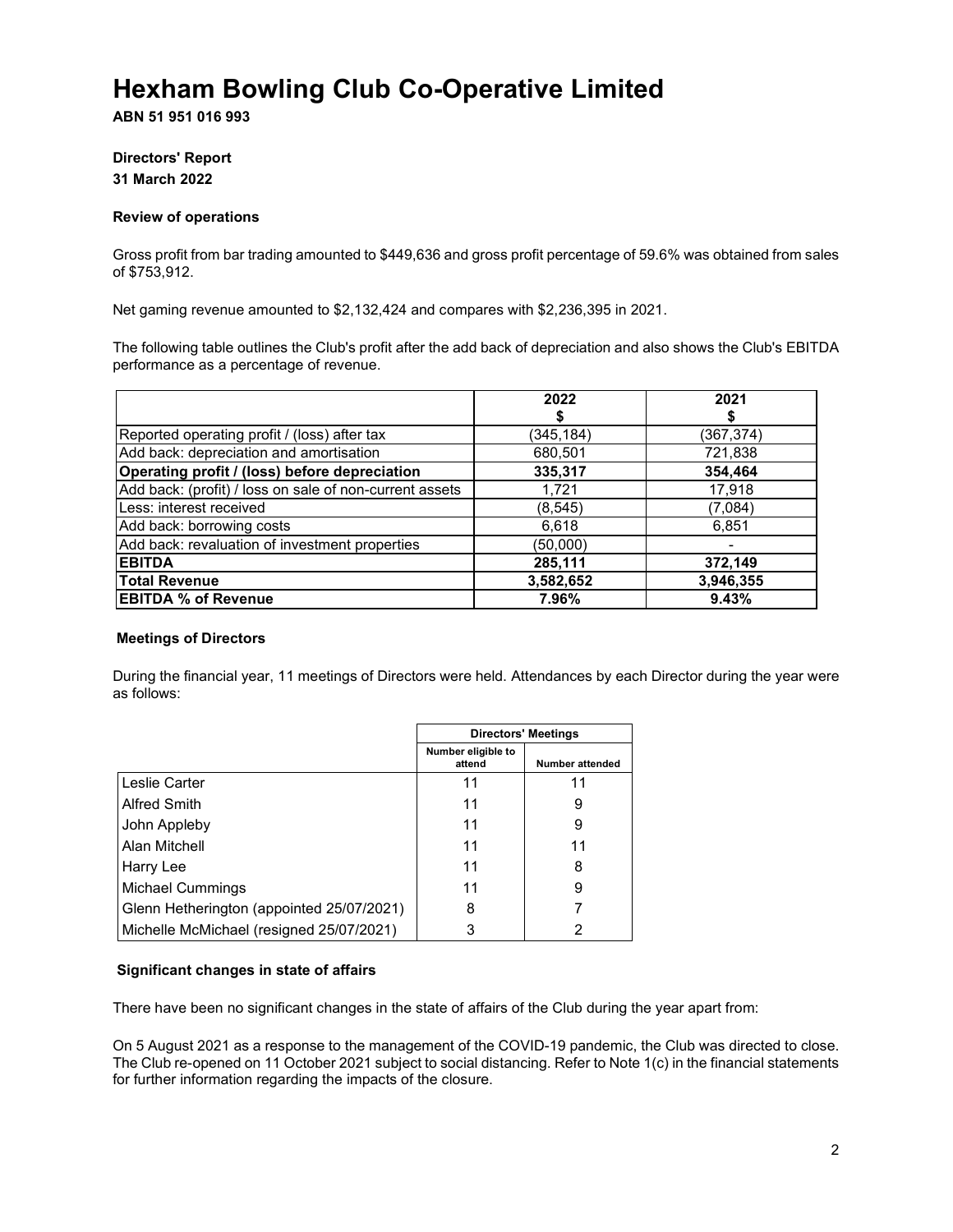**ABN 51 951 016 993**

## **Directors' Report 31 March 2022**

#### **After balance date events**

No other matters or circumstances have arisen since the end of the financial year which significantly affected or may affect the operations of the Club, the results of the operations or the state of affairs of the Club in the future financial years.

### **Environmental issues**

The Club's operations are subject to environmental regulations under the laws of the Commonwealth and State of Australia. The Directors are not aware of any breaches of the legislation during the financial year which are material in nature.

#### **Disclosure of Core and Non-Core Property**

Pursuant to Section 41J(2) of the Registered Clubs Act 1976 and for the financial year ended 31 March 2022, the Directors have determined that the property of the Club shall be classified as follows:

| <b>Address</b>                          | <b>Current Usage</b>            | <b>Classification</b> |
|-----------------------------------------|---------------------------------|-----------------------|
| 53-61 Beach Street, HARRINGTON NSW 2427 | Rental properties               | Non Core              |
| 8 Latham Avenue, HARRINGTON NSW 2427    | Rental properties               | Non Core              |
| 55 Maitland Road, HEXHAM NSW 2322       | Vacant lot                      | Non Core              |
| Old Maitland Road, HEXHAM NSW 2322      | Club Building and Car Park Core |                       |

#### **Auditors independence declaration**

The lead auditors independence declaration for the year ended 31 March 2022 has been received and can be found on page 5 of the financial report.

#### **Mandatory Director Training**

Under the Registered Clubs Amendment (Disclosures) Regulation 2019, the Club is required to disclose to its members certain information relating to mandatory training requirements undertaken by Directors. As the Club has annual gaming machine profits of more than \$1 million, the Regulation prescribes that all Directors must complete their mandatory training within 12 months of appointment unless otherwise exempt.

All Directors on the Board have completed the mandatory training requirements.

#### **Indemnification and insurance of officers**

The Club has paid premiums to insure each of the Directors against liabilities for costs and expenses incurred by them in defending any legal proceedings arising out of their conduct while acting in the capacity of Director of the Club, other than conduct involving a wilful breach of duty in relation to the Club.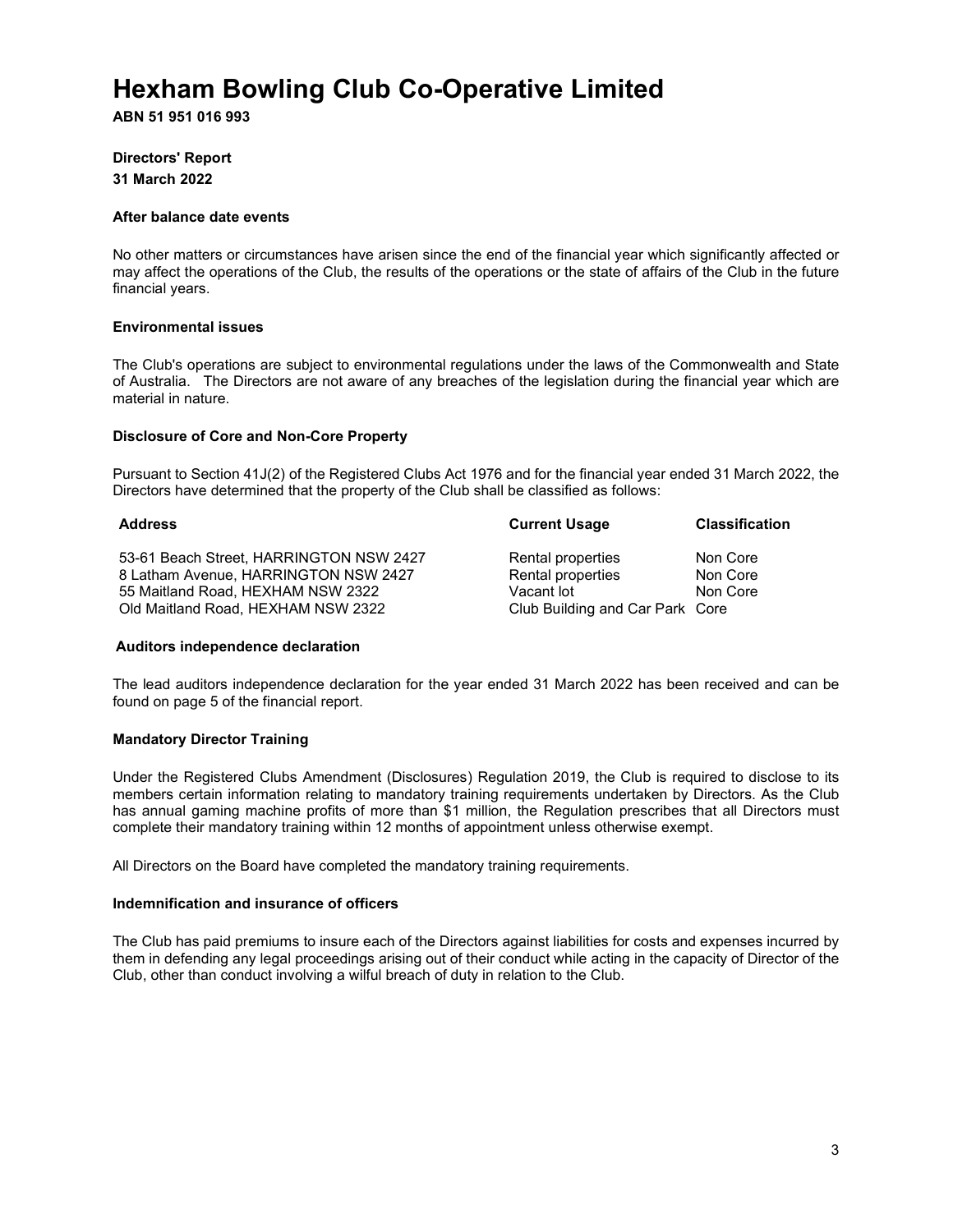**ABN 51 951 016 993**

**Directors' Report 31 March 2022** 

### **Proceedings on behalf of the Club**

No Director has applied for leave of court to bring proceedings on behalf of the Club or intervene in any proceedings to which the Club is a party for the purpose of taking responsibility on behalf of the Club for all or any part of those proceedings.

Signed in accordance with a resolution of the Board of Directors:

Director: ................................................................................. Director: .................................................................................

Dated 25 May 2022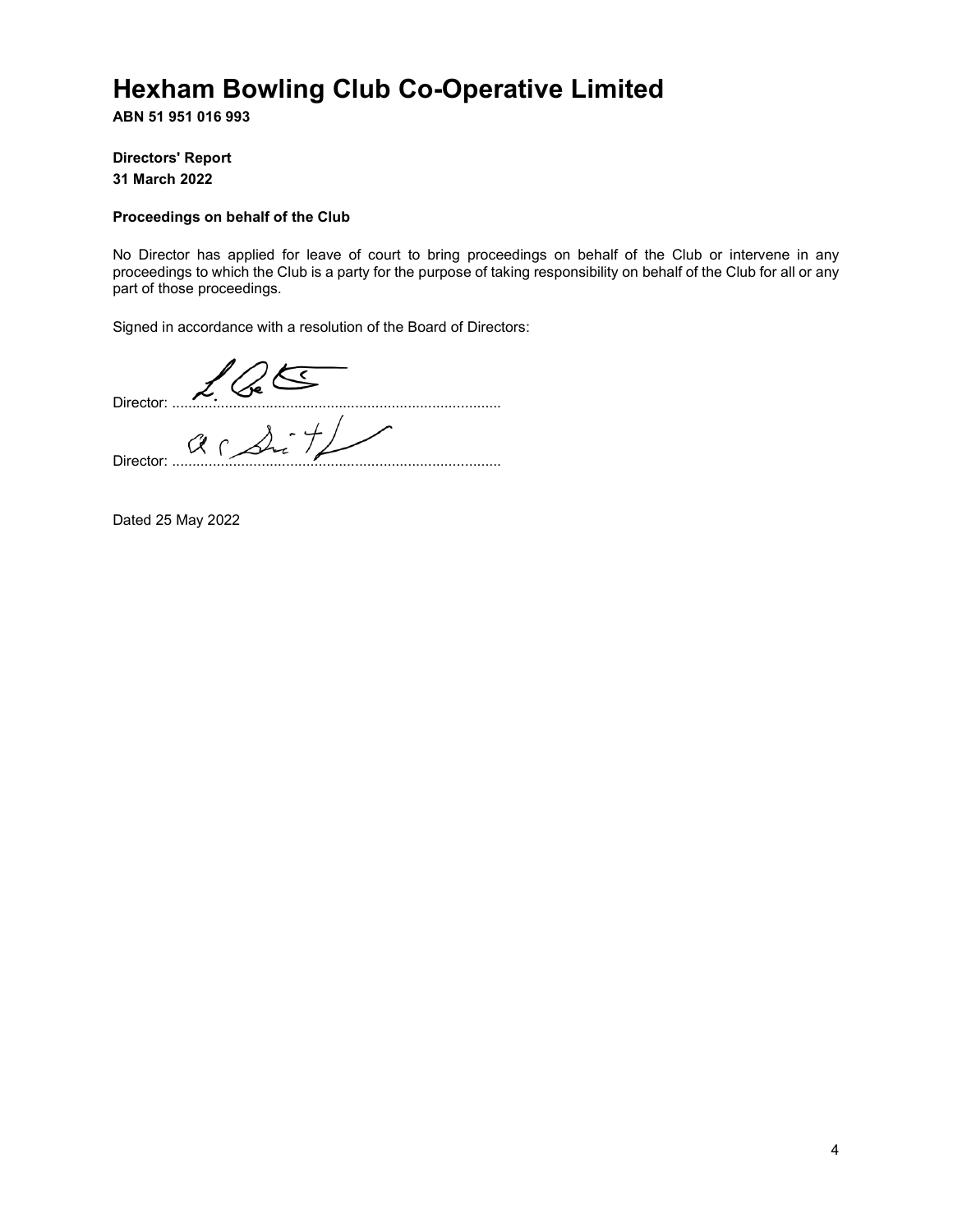**ABN 51 951 016 993**

### **Auditor's Independence Declaration under Section 307C of the Corporations Act 2001 to the Directors of Hexham Bowling Club Co-Operative Limited**

I declare that, to the best of my knowledge and belief, during the year ended 31 March 2022, there have been:

- (i) no contraventions of the auditor independence requirements as set out in the *Corporations Act 2001* in relation to the audit; and
- (ii) no contraventions of any applicable code of professional conduct in relation to the audit.

Cutcher & Neale Assurance Pty Ltd (An authorised audit company)

N. Nancarrow CA

Director

NEWCASTLE

18 May 2022

Newcastle 130 Parry Street Newcastle West NSW 2302 T 02 4928 8500 F 02 4926 1971 E cnmail@cutcher.com.au M PO Box 694 Newcastle NSW 2300 Sydney Suite 1102, Level 11, 20 Berry Street (PO Box 281) North Sydney NSW 2059 T 02 9923 1817 Brisbane Suite 5, 36 Agnes Street (PO Box 91) Fortitude Valley QLD 4006 T 07 3268 4944 Liability Limited by a scheme approved under Professional Standards Legislation. Cutcher & Neale Assurance Pty Ltd ABN 37 126 556 330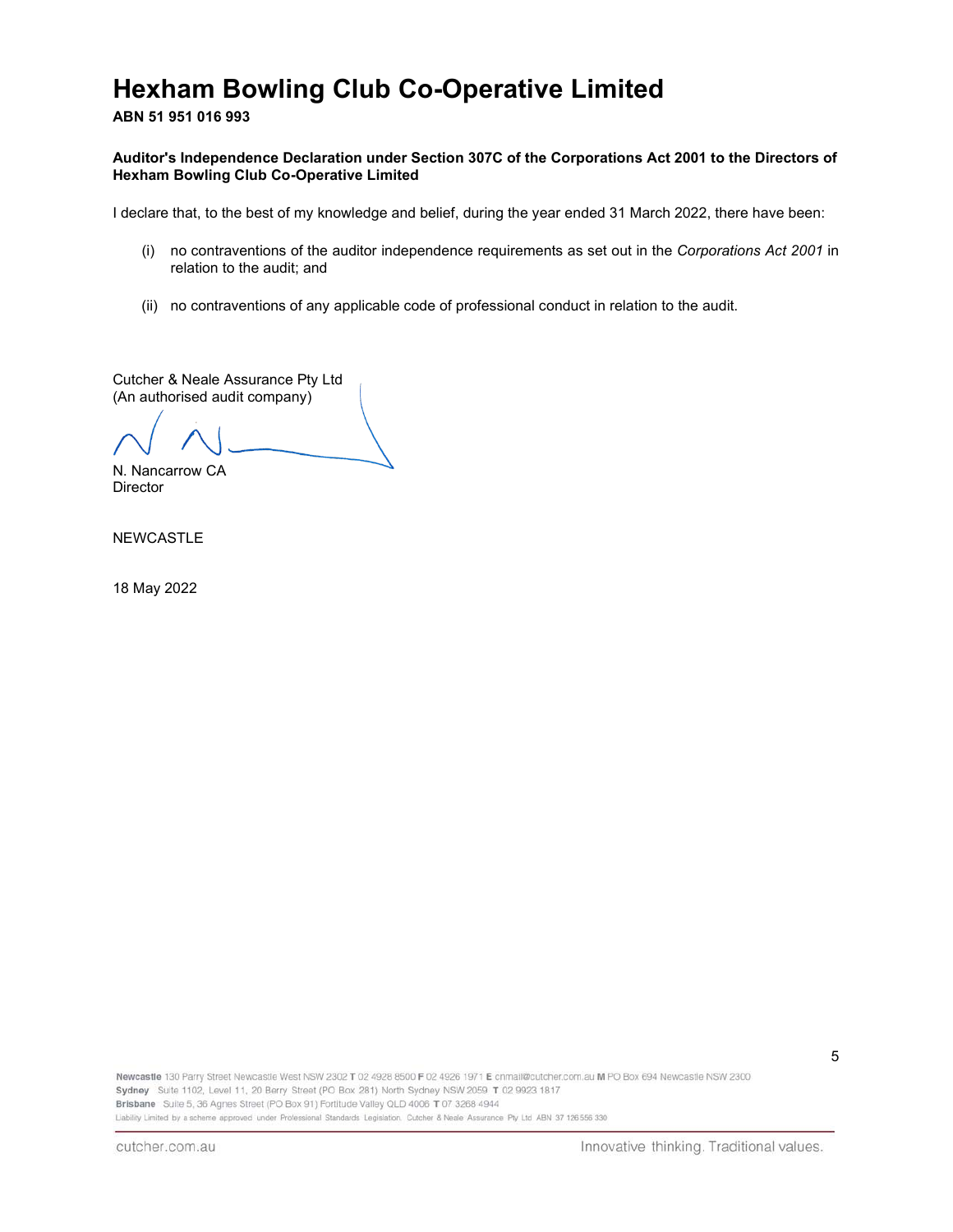**ABN 51 951 016 993**

### **Independent Audit Report to the members of Hexham Bowling Club Co-Operative Limited**

### **Report on the Audit of the Financial Report**

#### *Opinion*

The summary financial statements, which comprise the summary statement of financial position as at 31 March 2022, the summary statement of profit or loss and other comprehensive income, the summary statement of changes in equity, the summary statement of cash flows, discussion and analysis of the financial statement and the Directors Declaration for the year then ended, and related notes, are derived from the audited financial report of Hexham Bowling Club Co-Operative Limited for the year ended 31 March 2022.

In our opinion, the accompanying summary financial statements are consistent, in all material respects with the audited financial statements, on the basis described in Note 1.

#### *Emphasis of Matter*

We draw attention to Note 1(c) in the financial statements, which discusses the impact of COVID-19 on the Club's operations and finances and acknowledges the closure of the Club on 5 August 2021 to 11 October 2021. Our opinion is not modified in respect of this matter.

#### *Summary Financial Statements*

The summary financial statements do not contain all the disclosures required by Australian Accounting Standards – Reduced Disclosure Requirements. Reading of the summary financial statements and the auditor's report thereon, therefore, is not a substituted for reading the audited financial statements and auditor's report thereon.

#### *The Audited Financial Report and Our Report Thereon*

We expressed an unmodified audit opinion on the audited financial report in our report dated 25 May 2022.

#### *Directors' Responsibility for the Summary Financial Statements*

The Directors are responsible for the preparation of the summary financial statements on the basis described in Note 1.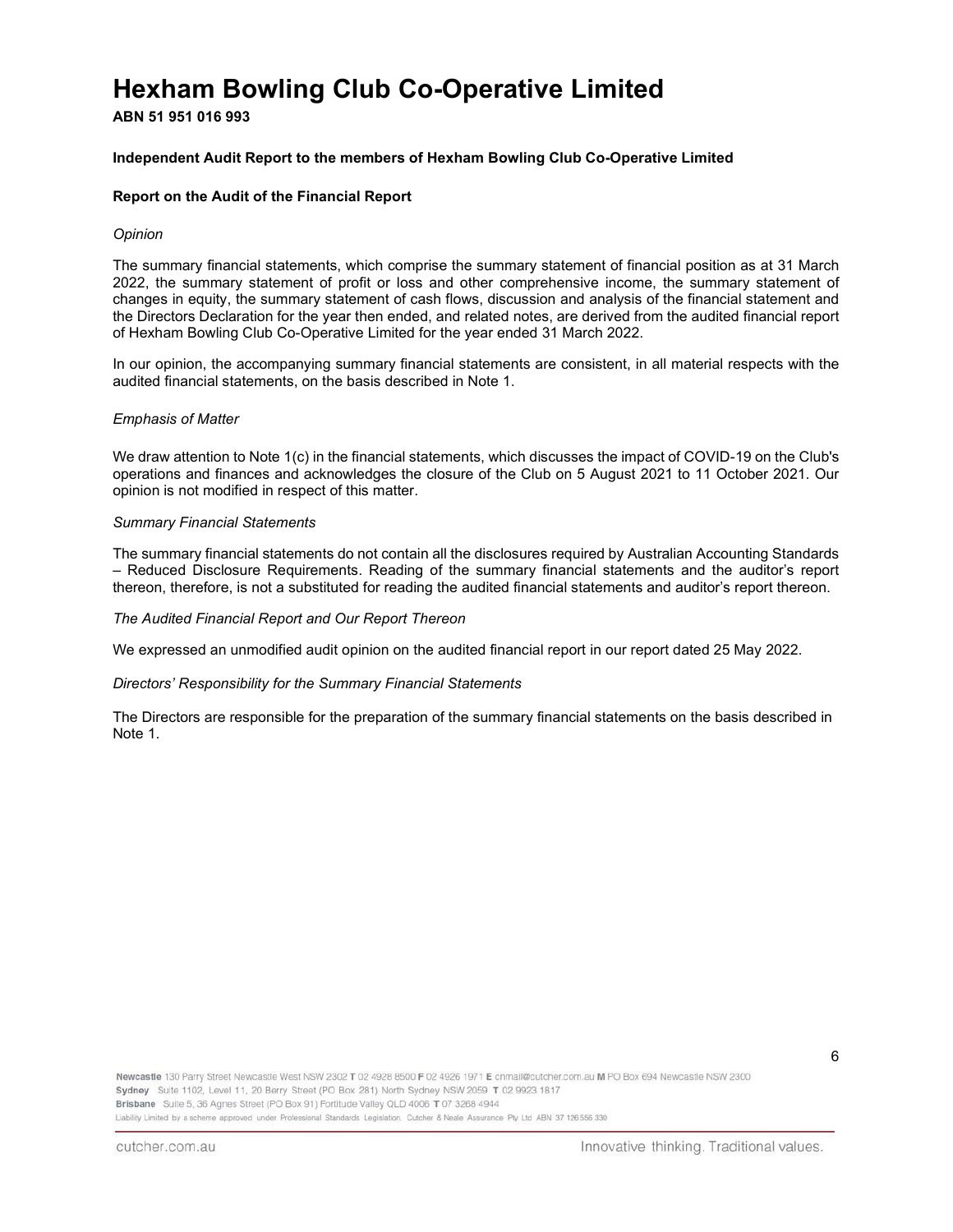**ABN 51 951 016 993**

### **Independent Audit Report to the members of Hexham Bowling Club Co-Operative Limited**

### **Report on the Audit of the Financial Report**

#### *Auditor's Responsibility*

Our responsibility is to express an opinion on whether the summary financial statements are consistent, in all material respects, with the audited financial report based on our procedures, which are conducted in accordance with Auditing Standard ASA 810 *Engagements to Report on Summary Financial Statements.* 

Cutcher & Neale Assurance Pty Ltd (An authorised audit company)

N. Nancarrow CA Director

NEWCASTLE

25 May 2022

Newcastle 130 Parry Street Newcastle West NSW 2302 T 02 4928 8500 F 02 4926 1971 E cnmail@cutcher.com.au M PO Box 694 Newcastle NSW 2300 Sydney Suite 1102, Level 11, 20 Berry Street (PO Box 281) North Sydney NSW 2059 T 02 9923 1817 Brisbane Suite 5, 36 Agnes Street (PO Box 91) Fortitude Valley QLD 4006 T 07 3268 4944 Liability Limited by a scheme approved under Professional Standards Legislation. Cutcher & Neale Assurance Pty Ltd ABN 37 126 556 330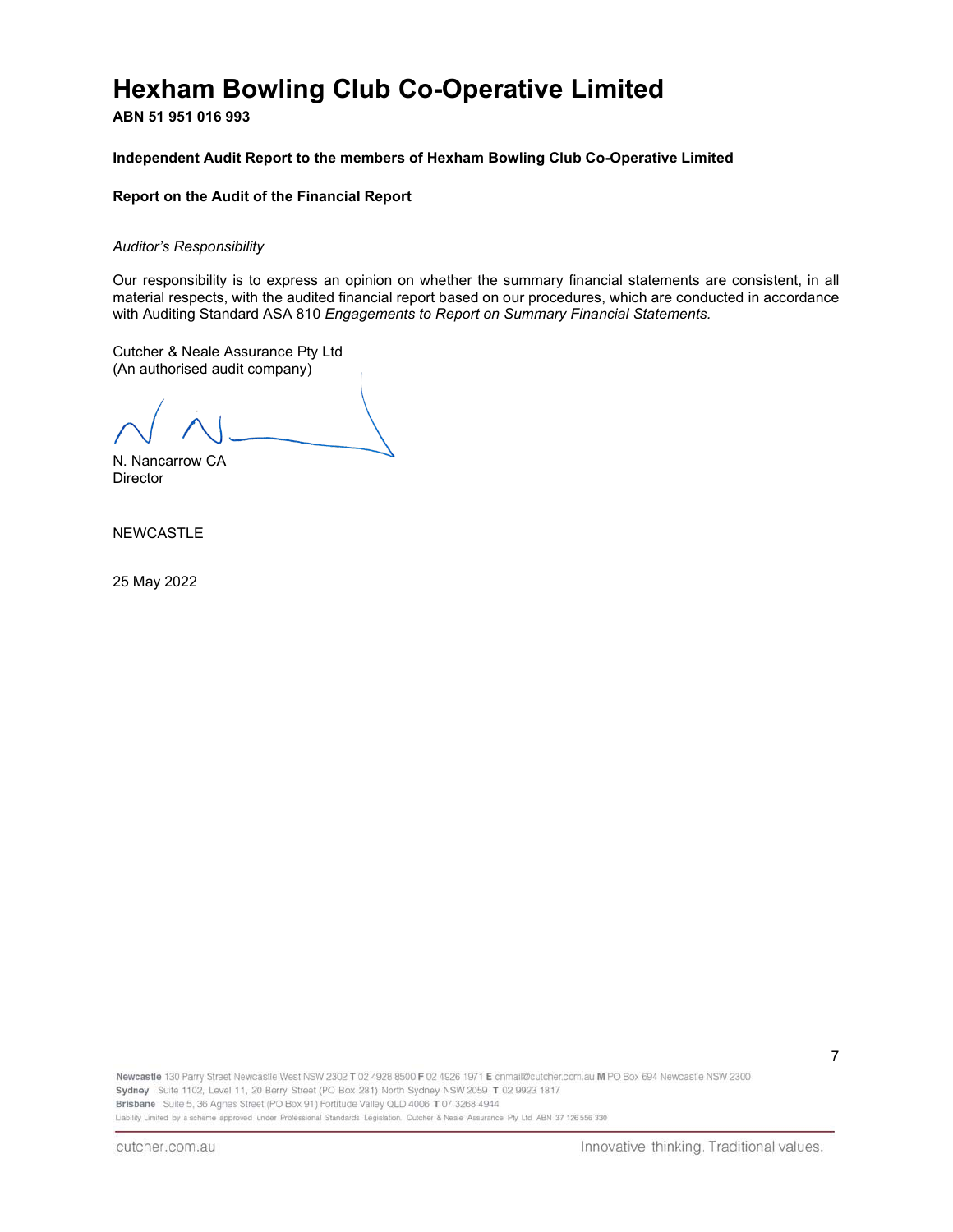**ABN 51 951 016 993**

## **Directors' Declaration**

The Directors of Hexham Bowling Club Co-Operative Limited declare that the summary financial statements of Hexham Bowling Club Co-Operative Limited for the financial year ended 31 March 2022, as set out in pages 9 to 16:

- a. comply with Australian Accounting Standards as described in Note 1; and
- b. have been derived from and are consistent with the full financial statements of Hexham Bowling Club Co-Operative Limited.

This declaration is made in accordance with a resolution of the Board of Directors.

Director ..................................................................

Director ..................................................................

Dated 25 May 2022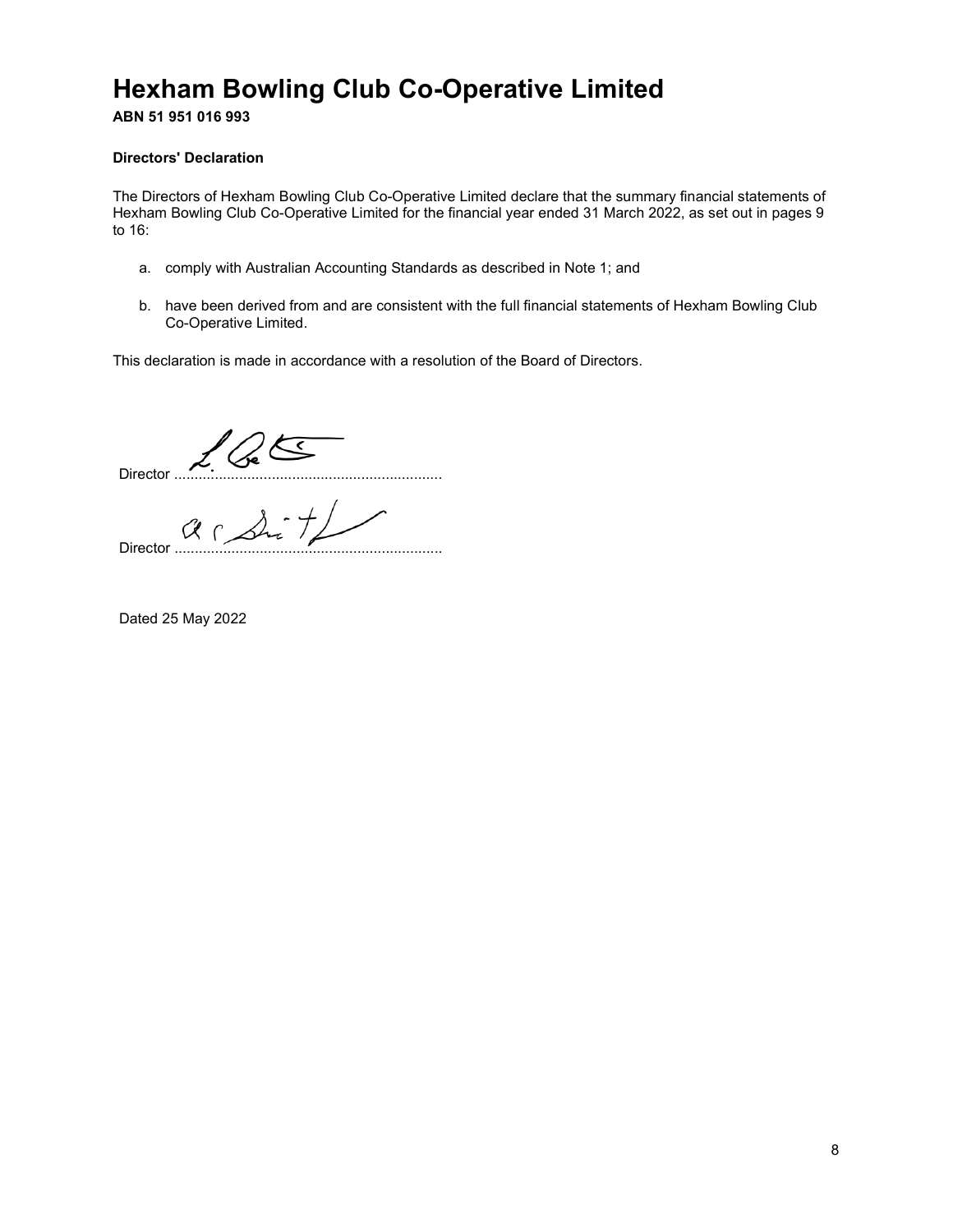## **ABN 51 951 016 993**

## **Summary Statement of Profit or Loss and Other Comprehensive Income For the Year Ended 31 March 2022**

|                                                         |                | 2022       | 2021       |
|---------------------------------------------------------|----------------|------------|------------|
|                                                         | <b>Note</b>    | \$         | \$         |
| Bar sales                                               |                | 753,912    | 692,024    |
| Less: Bar cost of goods sold                            |                | (304, 276) | (266, 162) |
|                                                         |                | 449,636    | 425,862    |
| Catering sales                                          |                | 108,164    | 92,598     |
| Less: Catering cost of goods sold                       |                | (56, 490)  | (56, 694)  |
|                                                         |                | 51,674     | 35,904     |
| Gross profit                                            |                | 501,310    | 461,766    |
|                                                         |                |            |            |
| Gaming machine net clearances                           |                | 2,132,424  | 2,236,395  |
| Tab and keno commissions                                |                | 70,580     | 56,581     |
| Raffles and bingo income                                |                | 134,573    | 128,534    |
| Bowls income                                            |                | 8,368      | 14,252     |
| Wedding income                                          |                | 13,786     | 33,884     |
| Other revenue from contracts with customers             | 2              | 28,536     | 28,231     |
| Other revenue from ordinary activities                  | $\overline{c}$ | 199,655    | 197,106    |
| Other revenue from non-ordinary activities              | $\overline{2}$ | 182,654    | 466,750    |
| Bar trading expenses                                    |                | (252, 314) | (274, 673) |
| Catering trading expenses                               |                | (95, 895)  | (81,040)   |
| Raffle and bingo expenses                               |                | (139, 953) | (150, 419) |
| Gaming machines expenses                                |                | (606, 280) | (671, 520) |
| Tab and keno expenses                                   |                | (46, 073)  | (40, 082)  |
| Occupancy expenses                                      |                | (495, 236) | (646, 570) |
| Bowls expenses                                          |                | (80, 701)  | (95,980)   |
| Club promotion and entertainment expenses               |                | (251, 789) | (344, 697) |
| Depreciation and amortisation expenses                  |                | (680, 501) | (721, 838) |
| Administrative expenses                                 |                | (884, 062) | (870, 059) |
| Rental property expenses                                |                | (65, 930)  | (54, 469)  |
| Loss on disposal of assets                              |                | (1,721)    | (17, 918)  |
| Interest paid                                           |                | (6, 618)   | (6, 851)   |
| Wedding expenses                                        |                | (9,997)    | (14, 757)  |
| Profit / (loss) before income tax<br>Income tax expense |                | (345, 184) | (367, 374) |
| Profit / (loss) after income tax                        |                | (345, 184) | (367, 374) |
| Other comprehensive income                              |                |            |            |
| Total other comprehensive income                        |                |            |            |
| Total comprehensive income / (loss)                     |                | (345, 184) | (367, 374) |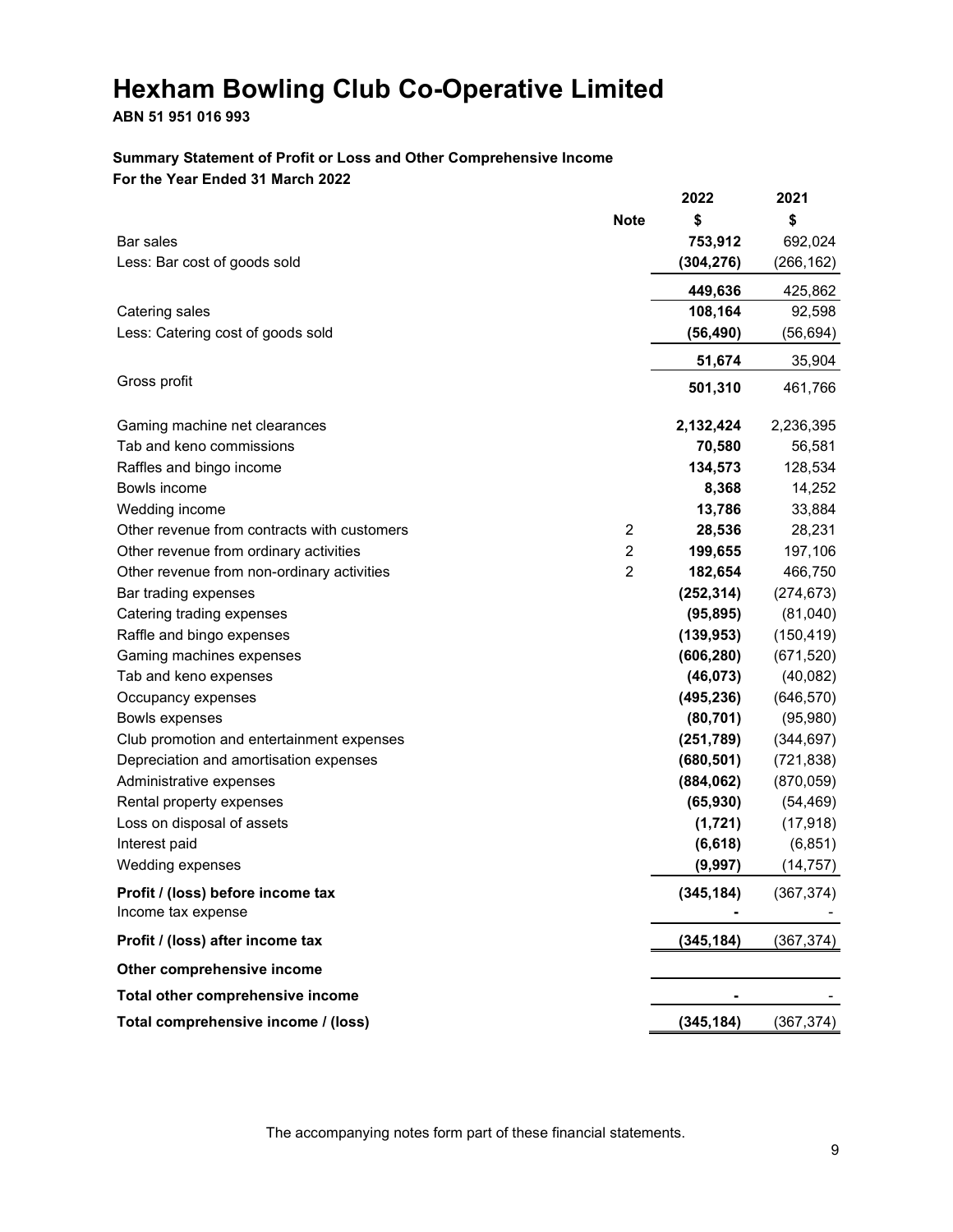**ABN 51 951 016 993**

## **Summary Statement of Financial Position As at 31 March 2022**

|                                  | 2022      | 2021      |
|----------------------------------|-----------|-----------|
|                                  | \$        | \$        |
| <b>ASSETS</b>                    |           |           |
| <b>CURRENT ASSETS</b>            |           |           |
| Cash and cash equivalents        | 1,434,576 | 1,259,184 |
| Trade and other receivables      | 5,959     | 5,887     |
| Inventories                      | 35,925    | 28,664    |
| Other current assets             | 74,440    | 79,034    |
| TOTAL CURRENT ASSETS             | 1,550,900 | 1,372,769 |
| NON-CURRENT ASSETS               |           |           |
| Property, plant and equipment    | 2,727,727 | 3,183,309 |
| Investment property              | 2,185,000 | 2,135,000 |
| Intangible assets                | 71,495    | 71,495    |
| Right of use asset               | 25,122    | 34,847    |
| TOTAL NON-CURRENT ASSETS         | 5,009,344 | 5,424,651 |
| <b>TOTAL ASSETS</b>              | 6,560,244 | 6,797,420 |
| <b>LIABILITIES</b>               |           |           |
| <b>CURRENT LIABILITIES</b>       |           |           |
| Trade and other payables         | 483,864   | 441,071   |
| Short-term borrowings            | 40,120    | 37,926    |
| Short-term provisions            | 170,354   | 144,422   |
| Lease liabilities                | 9,864     | 9,501     |
| <b>TOTAL CURRENT LIABILITIES</b> | 704,202   | 632,920   |
| <b>NON-CURRENT LIABILITIES</b>   |           |           |
| Trade and other payables         | 14,972    | 11,646    |
| Long-term provisions             | 23,211    | 13,820    |
| Lease liabilities                | 16,393    | 26,257    |
| TOTAL NON-CURRENT LIABILITIES    | 54,576    | 51,723    |
| <b>TOTAL LIABILITIES</b>         | 758,778   | 684,643   |
| <b>NET ASSETS</b>                | 5,801,466 | 6,112,777 |
|                                  |           |           |
| <b>EQUITY</b>                    |           |           |
| Retained earnings                | 5,801,466 | 6,112,777 |
| <b>TOTAL EQUITY</b>              | 5,801,466 | 6,112,777 |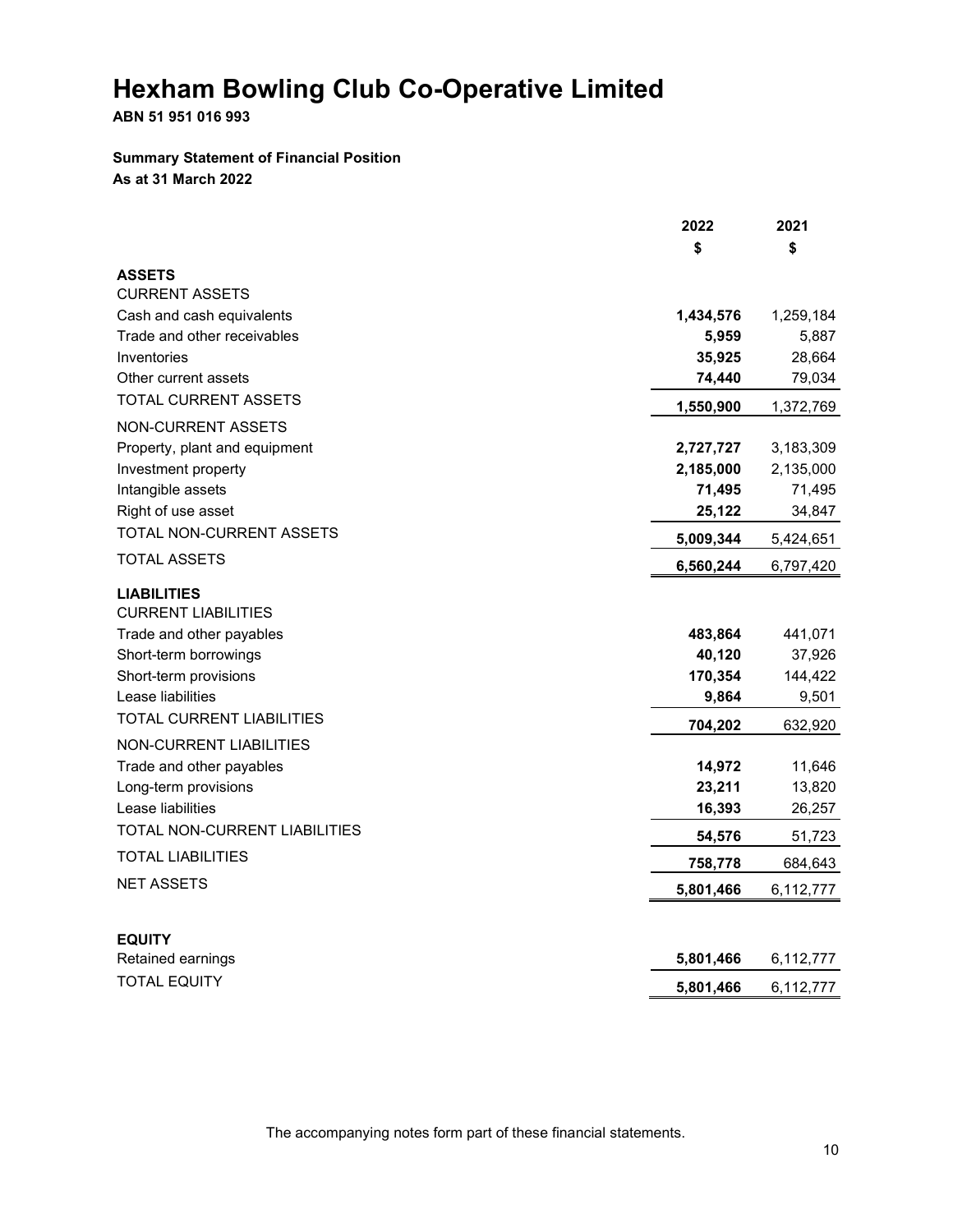## **ABN 51 951 016 993**

## **Summary Statement of Changes in Equity For the Year Ended 31 March 2022**

## **2022**

|                                                       | <b>Retained</b><br><b>Earnings</b> | Total     |            |
|-------------------------------------------------------|------------------------------------|-----------|------------|
|                                                       | <b>Note</b>                        | S         | S          |
| <b>Balance at 1 April 2021</b>                        |                                    | 6.112.777 | 6,112,777  |
| Profit / (loss) attributable to members               |                                    | (345.184) | (345, 184) |
| Subsidiary Club Bank Account Balance at 31 March 2021 | 1(b)                               | 33,873    | 33,873     |
| <b>Balance at 31 March 2022</b>                       |                                    | 5,801,466 | 5,801,466  |

**2021** 

|                                         | <b>Retained</b><br><b>Earnings</b> | Total      |
|-----------------------------------------|------------------------------------|------------|
|                                         | S.                                 | S          |
| <b>Balance at 1 April 2020</b>          | 6.480.151                          | 6,480,151  |
| Profit / (loss) attributable to members | (367, 374)                         | (367, 374) |
| <b>Balance at 31 March 2021</b>         | 6,112,777                          | 6,112,777  |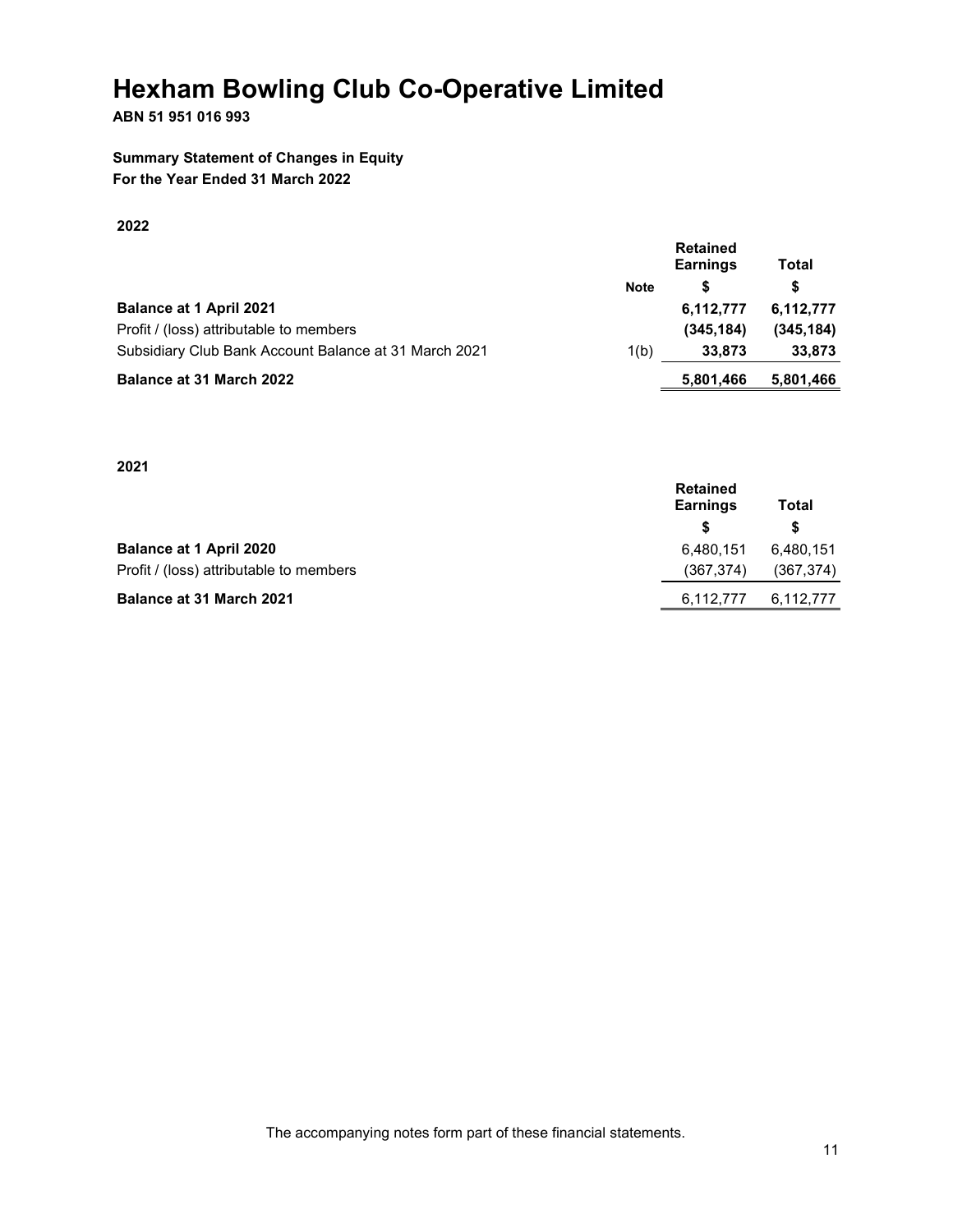**ABN 51 951 016 993**

## **Summary Statement of Cash Flows For the Year Ended 31 March 2022**

|                                                           | 2022        | 2021        |
|-----------------------------------------------------------|-------------|-------------|
|                                                           | \$          | \$          |
| <b>CASH FLOWS FROM OPERATING ACTIVITIES:</b>              |             |             |
| Receipts from customers                                   | 3,851,639   | 3,836,645   |
| Payments to suppliers and employees                       | (3,586,605) | (3,892,391) |
| Interest received                                         | 8,545       | 7,084       |
| Borrowing costs                                           | (6, 618)    | (6, 851)    |
| Federal Government - JobKeeper                            |             | 366,750     |
| <b>Federal Government - Cashflow Boost</b>                |             | 100,000     |
| State Government - JobSaver                               | 132,654     |             |
| Net cash provided by / (used in) operating activities     | 399,615     | 411,237     |
| <b>CASH FLOWS FROM INVESTING ACTIVITIES:</b>              |             |             |
| Proceeds from sale of plant and equipment                 |             | 12,272      |
| Purchase of property, plant and equipment                 | (216, 916)  | (219, 692)  |
|                                                           |             |             |
| Net cash provided by / (used in) investing activities     | (216, 916)  | (207, 420)  |
| <b>CASH FLOWS FROM FINANCING ACTIVITIES:</b>              |             |             |
| Proceeds from borrowings                                  | 100,300     | 94,815      |
| Repayment of borrowings                                   | (98, 106)   | (92,001)    |
| Repayment of lease liabilities                            | (9, 501)    | (9, 153)    |
| Net cash provided by / (used in) financing activities     | (7, 307)    | (6, 339)    |
|                                                           |             |             |
| Net increase (decrease) in cash and cash equivalents held | 175,392     | 197,478     |
| Cash and cash equivalents at beginning of year            | 1,259,184   | 1,061,706   |
| Cash and cash equivalents at end of financial year        | 1,434,576   | 1,259,184   |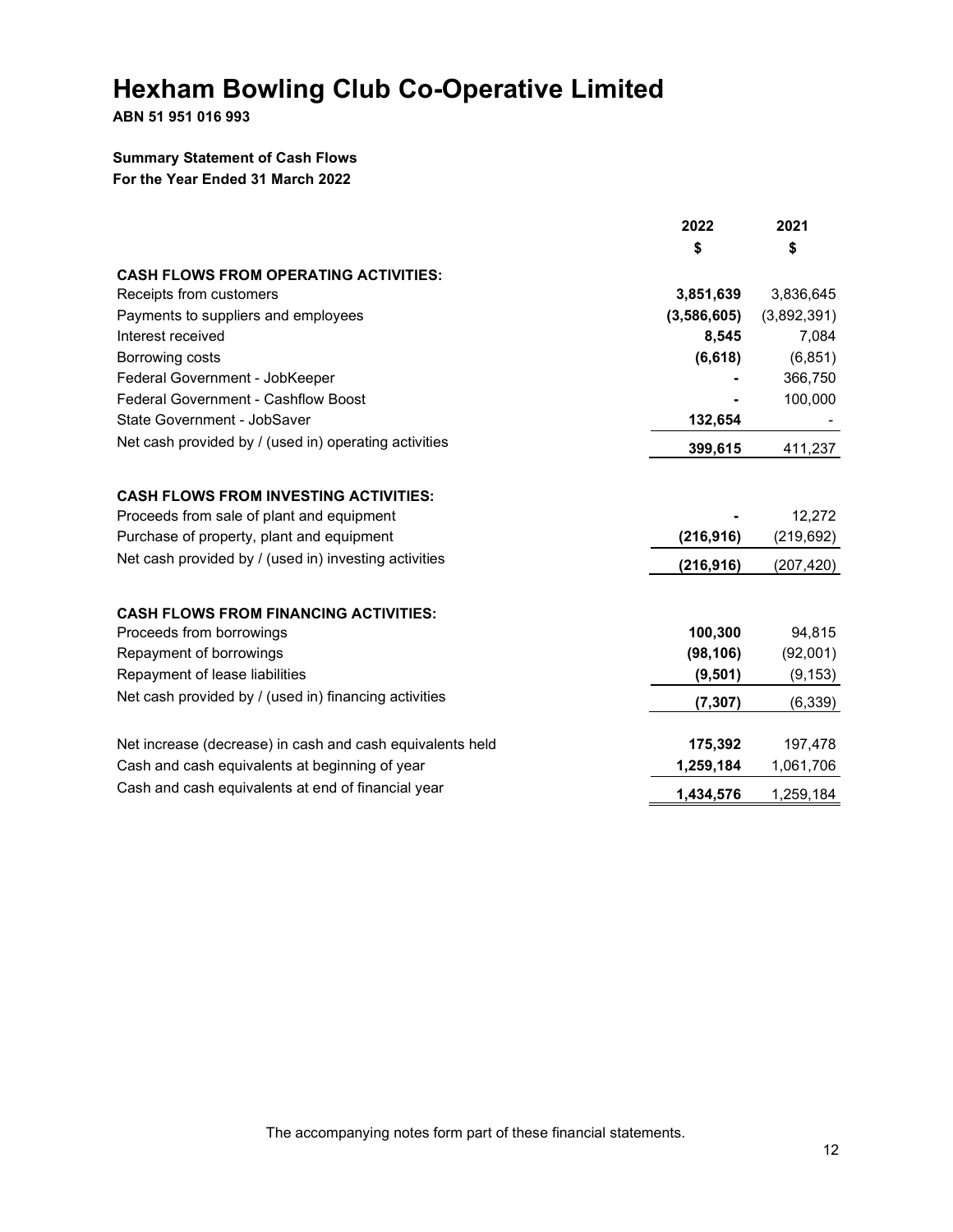**ABN 51 951 016 993**

**Notes to the Summary Financial Statements For the Year Ended 31 March 2022** 

## **1 Summary of Significant Accounting Policies**

### **(a) Basis of preparation**

The summary financial statements have been prepared from the audited financial statements of Hexham Bowling Club Co-Operative Limited for the year ended 31 March 2022. The audited report for the year ended 31 March 2022 is available at request from Hexham Bowling Club Co-Operative Limited.

The financial statements, specific disclosures and the other information included in the summary financial statements are derived from and are consistent with the full financial statements of Hexham Bowling Club Co-Operative Limited. The summary financial statements cannot be expected to provide as detailed an understanding of the financial performance, financial position and financing and investing activities of Hexham Bowling Club Co-Operative Limited as the full financial statements.

The accounting policies have been consistently applied to Hexham Bowling Club Co-Operative Limited and are consistent with those of the financial year in the entirety.

The presentation currency used in the financial statements is Australian dollars.

There have been no changes to the accounting policies of the Club from last year.

## **(b) Subsidiary Clubs**

In accordance with the Hexham Bowling Club Co-Operative Limited by-law the Board may form, terminate, control and regulate the Club's subsidiary Clubs. The Subsidiary Clubs bank account balances have been recognised as at 1 April 2021 for the amount of \$33,873 through opening retained earnings.

## **(c) Significant changes in the current report period**

#### *Impact of COVID-19 on Club Operations*

Since the World Health Organisation ("WHO") declared COVID-19 as a pandemic in March 2020, the Club has experienced periods of closure and restricted trade due to directives from government and health authorities.

From 5pm on 5 August 2021, the Club was forced to close by the NSW Government due to the escalating transmission of COVID-19 within NSW regional areas. The closure was imposed in a state wide lockdown to restrict the spread of the virus. The Club was not able to trade during this closure period. The Club re-opened on 11 October 2021 (closure period was 66 days). The Club has complied with COVID-19 safely and social distancing measures outlined by authorities since re-opening.

To minimise the impacts on cashflows during this closure period, management of the Club have adopted various short-term measures including:

- Accessing available NSW and Federal Government stimulus measures to assist the Club's cashflow.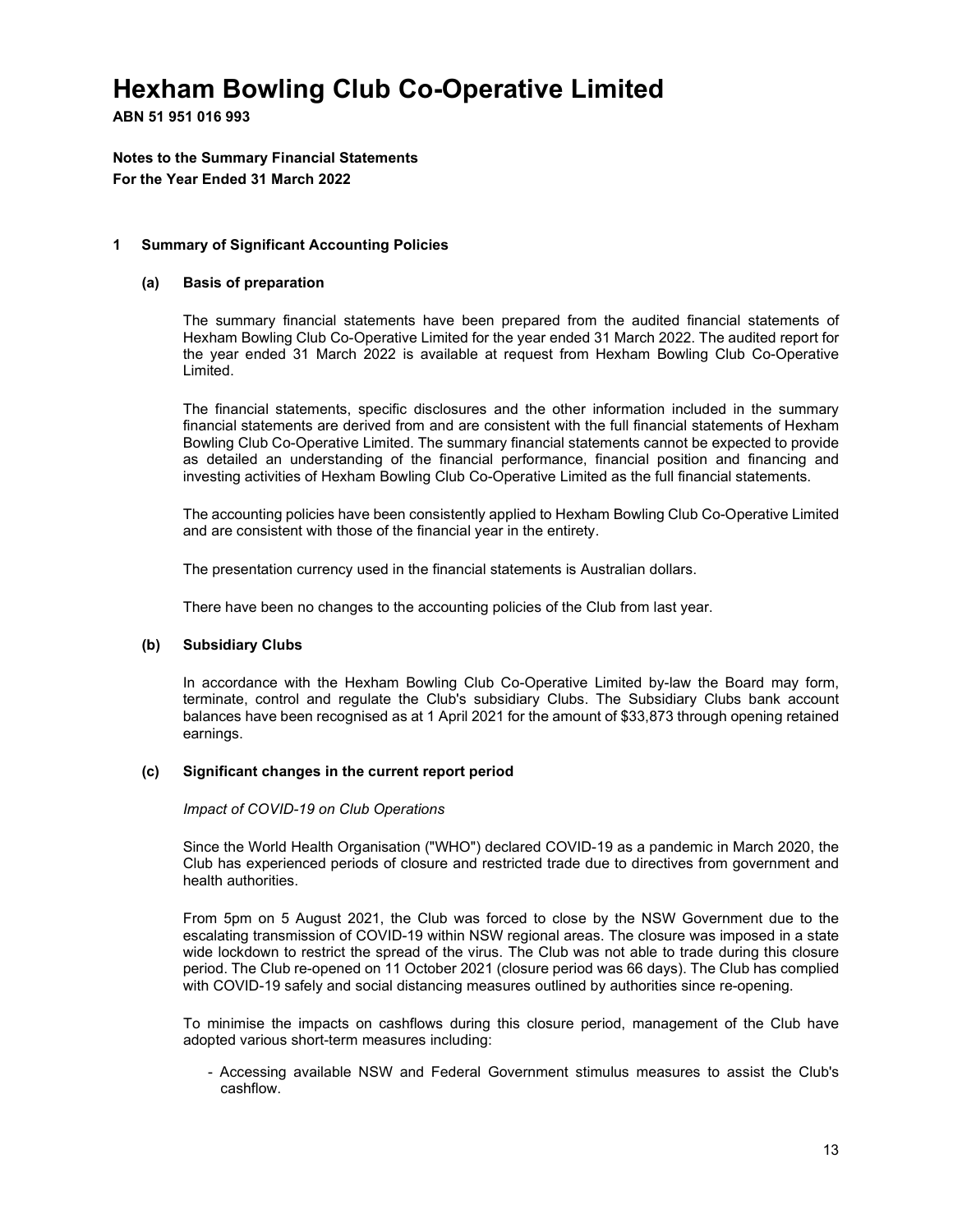## **ABN 51 951 016 993**

## **Discussion and Analysis of the Summary Financial Statements For the Year Ended 31 March 2022**

- All permanent and part time staff could choose to access their annual leave and long service leave entitlements whilst the Club was closed. Most casual staff were stood down.
- Finance staff were retained and other staff were retained to perform other duties including cleaning and painting.
- Employed Government initiatives, in particular with respect to ensuring that our employees can remain employed at the Club via JobSaver payments.
- Cashflow tightening measures to ensure ongoing adequate cash reserves to trade through the impact, including reduction of operational expenditure and stalling of discretionary major projects at the time. Management suspended and / or reduced contracts and supplier payments where possible.

Adherence with social distancing rules, including implementing a COVID-19 safety plan, rostering of hygiene marshals, restricting the number of patrons in the Club, wearing of face masks and utilising Service NSW electronic check-in for patrons are now considered the normal course of business.

The Club continues to monitor and adhere to NSW Government guidelines and review cashflows during the latest Omicron variant spread from mid December 2021.

#### **2 Revenue**

|                                                                                                                                                                                                            | 2022                      | 2021                      |
|------------------------------------------------------------------------------------------------------------------------------------------------------------------------------------------------------------|---------------------------|---------------------------|
|                                                                                                                                                                                                            | \$                        | \$                        |
| Operating activities<br>- Revenue - trading                                                                                                                                                                | 3,221,807                 | 3,254,268                 |
| Other Revenue from contracts with customers<br>- Membership Subscriptions                                                                                                                                  | 28,536                    | 28,231                    |
| Total revenue from contract with customers                                                                                                                                                                 | 3,250,343                 | 3,282,499                 |
| Other Revenue from Ordinary Activities<br>- Interest Received<br>- Rebate for GST on gaming machine duty<br>- Room and equipment hire                                                                      | 8,545<br>17,180<br>13,172 | 7,084<br>17,180<br>18,066 |
| - Other income<br>- Rent Received                                                                                                                                                                          | 25,063<br>135,695         | 33,504<br>121,272         |
| Total other revenue from ordinary activities                                                                                                                                                               | 199,655                   | 197,106                   |
| Other revenue from non-ordinary activities<br>- Federal Government JobKeeper Income<br>- Federal Government Cashflow Boost<br>- State Government JobSaver Income<br>- Revaluation of Investment Properties | 132,654<br>50,000         | 366,750<br>100,000        |
| Total other revenue from non-ordinary activities                                                                                                                                                           | 182,654                   | 466,750                   |
| <b>Total Revenue</b>                                                                                                                                                                                       | 3,632,652                 | 3,946,355                 |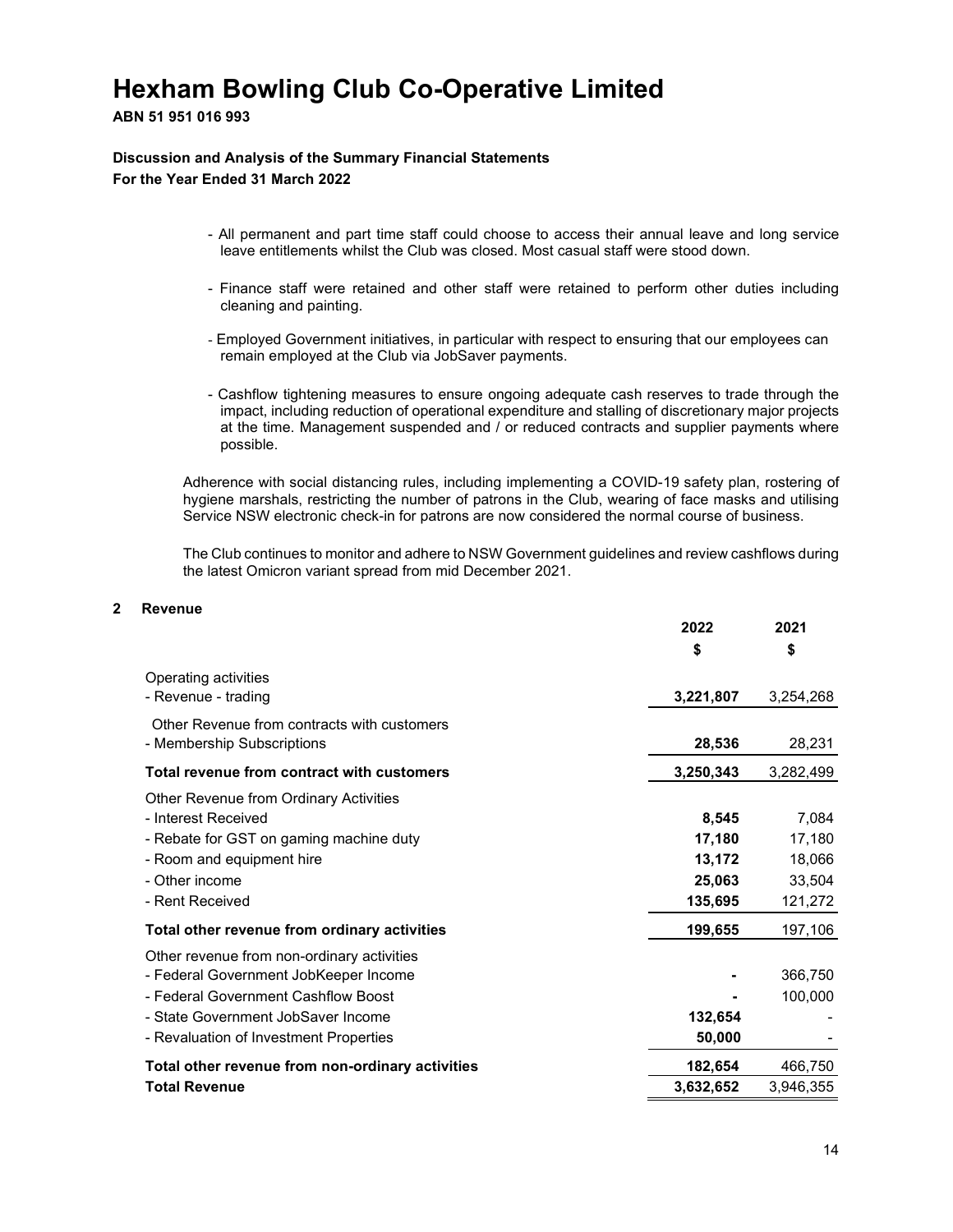## **ABN 51 951 016 993**

## **Discussion and Analysis of the Summary Financial Statements For the Year Ended 31 March 2022**

### **Information on Hexham Bowling Club Co-Operative Limited Summary Financial Statements**

The financial statements, disclosures and discussion and analysis in the summary financial statements have been derived from the 31 March 2022 financial statements of Hexham Bowling Club Co-Operative Limited.

A copy of the full financial statements and auditors report will be sent to any member, free of charge, upon request. The summary financial statements cannot be expected to provide as full an understanding of the financial performance, financial position and financing and investing activities of the Club as the full financial statements.

The discussion and analysis is provided to assist members in understanding the summary financial statements.

#### **Summary Statement of Profit or Loss and Other Comprehensive Income**

The loss from ordinary activities attributable to members for the year was \$345,184. The result has improved by \$22,190 compared to a loss of \$367,374 in 2021.

The Club was impacted by COVID-19 over the course of the year with the Club closing the doors on 5 August 2021. The Club re-opened 11 October 2021.

#### Revenue

Total revenue has decreased by \$313,703 or 7.85% compared to 2021. Both periods have been impacted by COVID-19.

The current year result includes \$132,654 for the State Government JobSaver.

#### Expenditure

Total expenditure has decreased \$335,893 or 8% compared to 2021. The most notable comparison relates to occupancy expenses decreasing \$151,334, due to significant repairs carried out in the prior. All other expense categories are consistent or down on the prior year.

An important key performance indicator for Clubs is EBITDA as a percentage of revenue. This year the Club has reported a percentage of 7.85% compared to 9.43% in 2021.